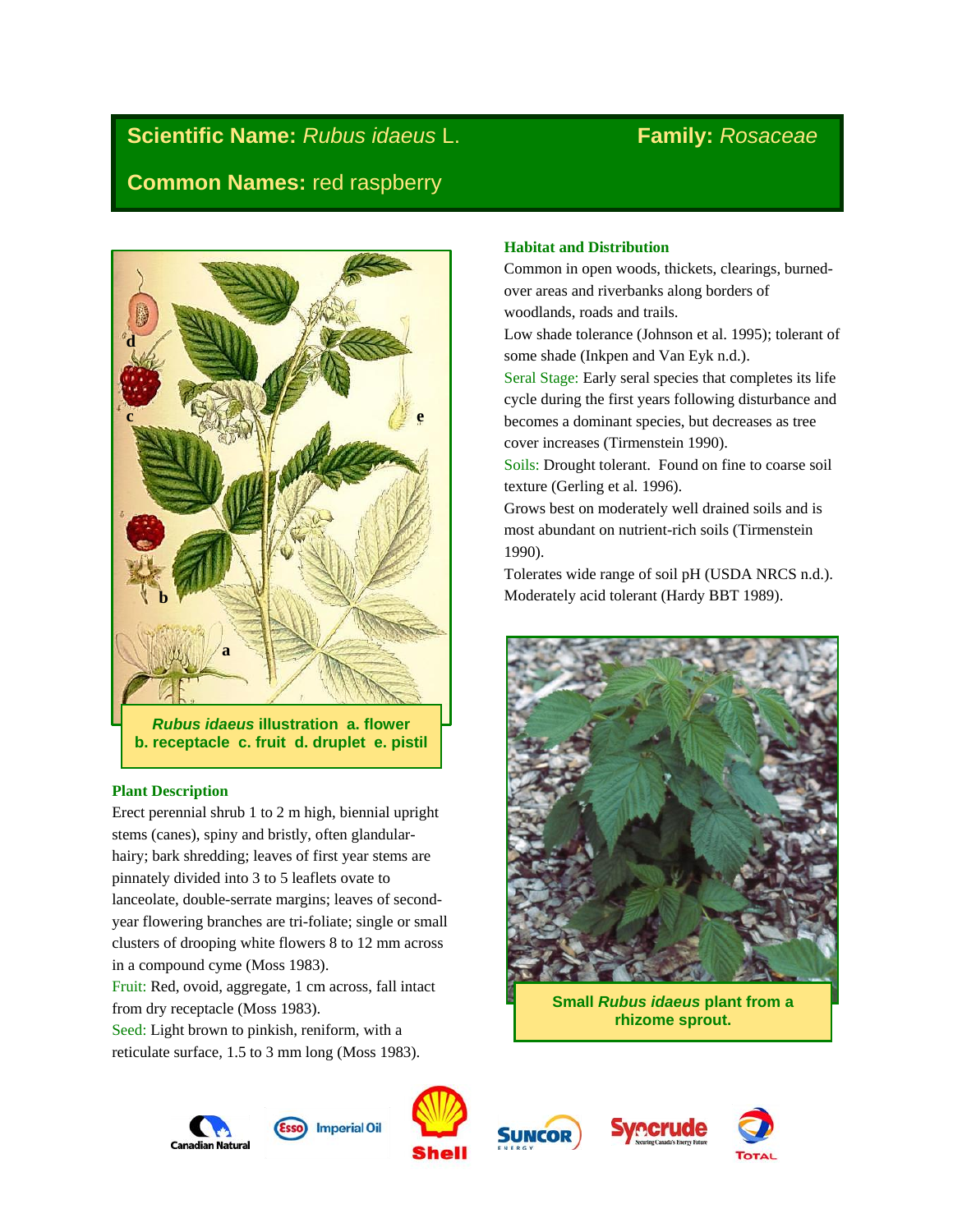Distribution: Widespread across Alberta. Circumpolar: across Canada, throughout the continental USA (except the southeast), in northern Mexico and in Eurasia (Johnson et al. 1995). Alaska, Yukon, southwestern District of Mackenzie to Hudson Bay, northern Quebec, Newfoundland south to California, Arizona, New Mexico, South Dakota, Missouri (Moss 1983).

## **Phenology**

Flowers late May to July. Fruit matures July through September (USDA NRCS n.d.). Seeds disperse July to October (Brinkman 1964).

## **Pollination**

Pollinated by *Apis, Halictidae, Syrphidae*, and a variety of other insects (Hansen and Osgood 1983).



*Rubus idaeus* **bush in fruit.**

# **Seed Dispersal**

Animal dispersed by numerous predators (USDA NRCS n.d.).

# **Genetics**

2n=14, 21, 28, 35, 42 (Moss 1983).

#### **Symbiosis**

Forms vesicular arbuscular mycorrhiza (Currah and Van Dyk 1986).

#### **Seed Processing**

Collection: Collection from low branches is more difficult than for some species. Seed Weight: 14,706 g/1,000 seeds average. Fruit/Seed Volume: 808 fruit/L average (29,878 seeds/L fruit). Fruit/Seed Weight: 966 to 1,270 fruit/kg, 1,155 fruit/kg average (42,700 seeds/kg fruit). Average Seeds/Fruit: 37 seeds/fruit. Harvest Dates: Late July. July 1 to August 30 (Formaniuk 2013). Cleaning: Place pulpy fruits in water (use about

3:1 water with fruit) and place in a blender on low speed until fruit is fully macerated. Pour through sieve(s) to remove chaff smaller than seeds. Resuspend residue in water and mix; allow seeds to settle and decant water with floating and suspended larger chaff. Repeat re-suspension step until seeds are clean; sieve and place seeds on paper towel or cloth to dry. Dry at room temperature or up to 25°C over a moving air stream.

Storage Behaviour: Is thought to be Orthodox; seeds can be dried, without damage, to low moisture contents, their longevity increases with reductions in both moisture content and temperature (Royal Botanic Gardens Kew 2008).

Storage: Store at low temperatures (Young and Young 1992).

Viability maintained for several years in hermetic airdry storage at 5°C (Royal Botanic Gardens Kew 2008).

Longevity: Seeds can remain viable for 60 to 100 years or more when buried in the soil (Tirmenstein 1990).

According to a one year study, once dried seeds can remain viable for at least one year when stored at 5°C (Hardy BBT 1989).







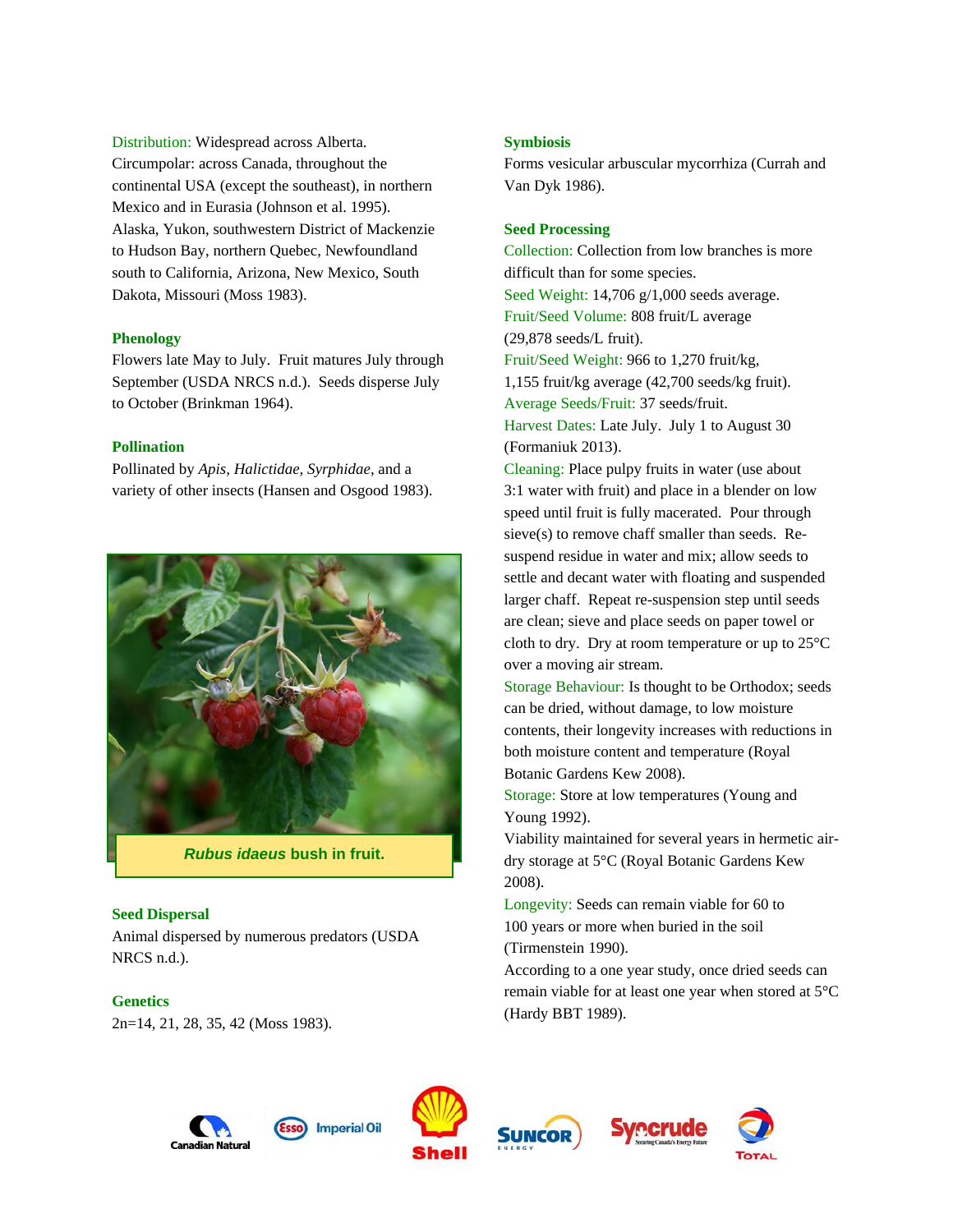# **Propagation**

Natural Regeneration: By seed and vegetative reproduction. Reproduces by seeds, root sprouts and stolons (Hardy BBT 1989).

Seedling establishment initiates a stand followed by suckering (Whitney 1982).

Capable of sprouting from axillary buds located above ground level, from aboveground stems, from root crown or stem base (Inkpen and Van Eyk n.d., Tirmenstein 1990).

Germination: >65% germination of fresh and one year old seeds after 60 minutes scarification regardless of stratification.

Brinkman (1964) obtained germination in 30 to 60 days.

Fresh seeds are less likely to germinate (Tirmenstein 1990).

Pre-treatment: 1 hour in 5% sulphuric acid and then a 30 day cold stratification before seeding (Wood pers. comm.).

90 days stratification (Formaniuk 2013).

Young and Young (1992) recommend 120 days cold stratification.

Germination can be improved by treatment with gibberelic acid (Jennings and Tulloch 1964).

Brinkman (1964) suggests 20 to 60 minutes of sulphuric acid scarification followed by 120 days of cold stratification. A combination of warm and cold stratification may be necessary (Brinkman 1964, Dale and Jarvis 1983, Young and Young 1992).

Wild Rose Consulting found seeds from northeastern Alberta did best with a short (<1 hour) acid scarification.

Direct Fruit Seeding: 0.04% emergence of seedlings the first growing season during the spring in the oil sands reclamation area in Fort McMurray.

Late summer or early fall sowing of scarified seeds usually produces the best emergence (Young and Young 1992).

Fruit-Sowing Rate: 25 fruit/m².

Planting Density: 790 to 3,190 plants/hectare (USDA NRCS n.d.).

Vegetative Propagation: Before transplanting, the hardwood cuttings should have a slow release fertilizer added to the rooting medium (USDA NRCS n.d.).

Red raspberry grown from root cuttings in Styroblock containers had a 60% to 80% survival rate and was spreading the first growing season in the landfill revegetation study carried out by Smreciu and Barron (1997).

It has great potential for increased ground cover with its long stolons, tailing stems, or root sprouts. New plants formed by adventitious shoots can be dug up, when dormant, and transplanted or placed in cold storage until out-planting (Rose et al. 1998).

Micro-propagation: Cultivars of this species can be propagated effectively by tissue culture (Welander 1985).

Greenhouse Timeline: 14 weeks in greenhouse before out planting. Plants can be over wintered for a spring or summer planting (Wood pers. comm.). Grow for 100 days before harvest (Formaniuk 2013).









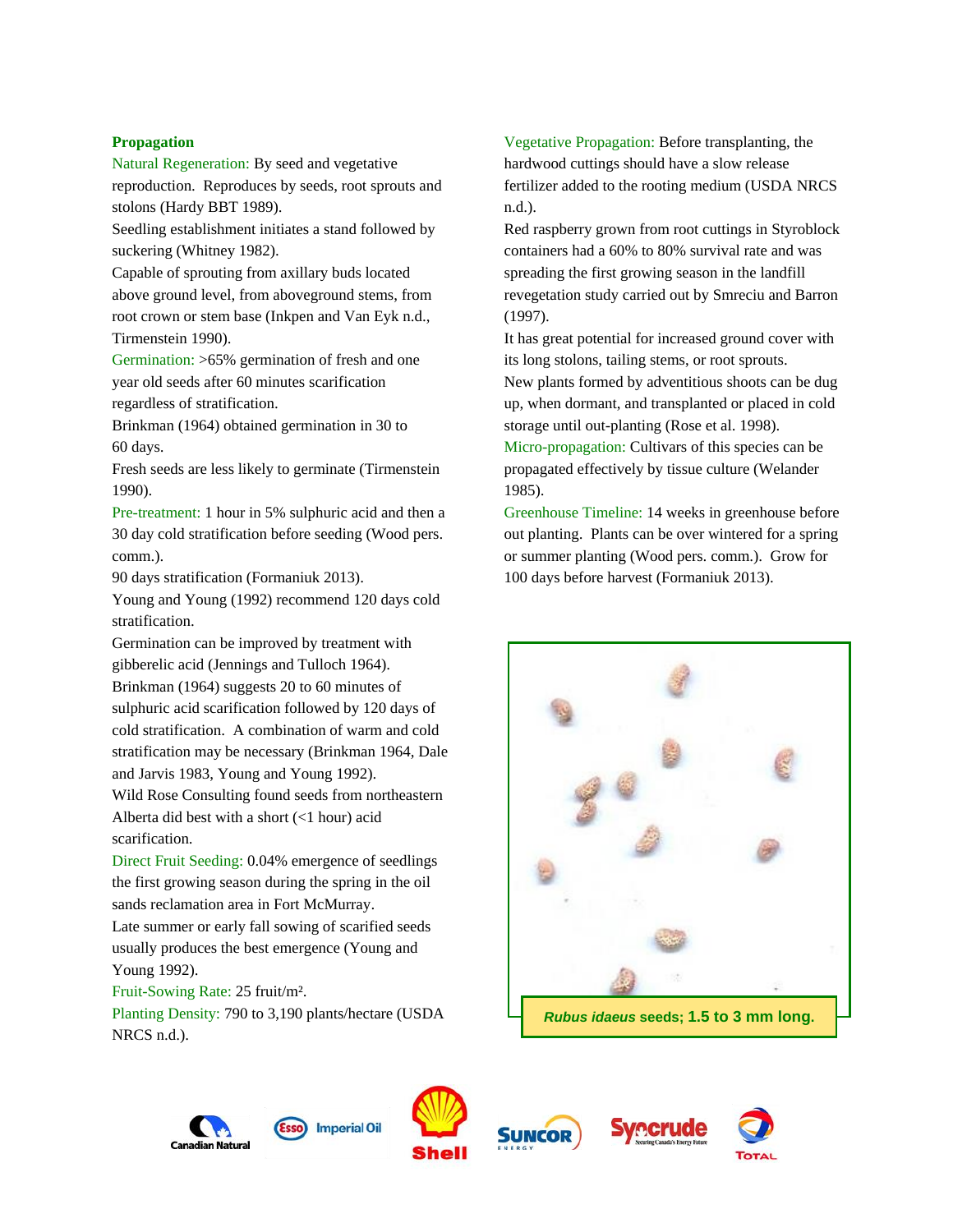#### **Aboriginal/Food Uses**

Food: Fresh and canned fruit eaten or made into syrups (Johnson et al. 1995). Young stems can be peeled and eaten (Wilkinson 1990); older stems and roots are boiled to make a beverage (Marles et al*.*  2000). Constant food of Aboriginals, settlers, explorers and trappers (Droppo 1987, Turner 1997). Medicinal: Stems can relieve fevers, childhood diarrhoea, stomach aches, dysentery and cholera, teething, help with recovery from childbirth and be used in eye drop solutions; roots and stems can be used as a wash for infections; and roots can be used in asthma treatment (Johnson et al. 1995). A tea made from the berries and leaves was said to reduce morning sickness; a poultice from leaves and fruit was used to soothe wounds, burns and insect bites (Royer and Dickinson 1996). Leaves can be used to create a women's tonic for all stages of reproduction (Gray 2011).

Other: Fruit used as a dye for clothing and arrow quivers (Wilkinson 1990). Leaves can be used as a facial tonic and to unclog facial pores (Gray 2011).

#### **Wildlife/Forage Usage**

Wildlife: Good forage value. Fruits are eaten by grouse, birds, raccoons, coyotes, squirrels, skunks, and chipmunks. Thickets provide shelter for rabbits and squirrels and nesting spots for many birds (USDA NRCS n.d.). New growth, leaves and fruit are readily eaten by game.

Livestock: Poor to fair forage value (Gerling et al. 1996). Wilted leaves have caused livestock fatalities (Wilkinson 1990). Some BC Aboriginal peoples say over-grazing has depleted wild raspberries (Turner 1997).

Grazing Response: Increaser, resistant to moderate browsing pressure. Decreaser when heavy browsed (Gerling et al. 1996).

# **Reclamation Potential**

In a review of Syncrude and Suncor plot data, Geographic Dynamics Corp. (2006) found that *R. idaeus* invaded plots rapidly but showed a consistent decline in cover and presence over time. Red raspberry forms thickets and has a rapid cover rate giving it erosion control and soil stability properties.

It is a common invader of disturbed sites such as amended tailings sands and roadsides in northern Alberta. Somewhat drought tolerant and can grow on infertile, bare mineral soil (Hardy BBT 1989). Adapted to a wide range of soil and moisture conditions (Tannas 1997).

*Rubus* is highly susceptible to damage caused by sodium- and sulphate-enriched consolidated tailings water (Renault et al. 1998). Redfield et al. (2004) found that raspberry exposed to CT had low levels of Na and Cl in roots but elevated levels in shoots causing injury; they recommended planting raspberry in less saline substrates.

# **Commercial Resources**

Availability: Seeds and plants are commercially available in Alberta (ANPC 2010).

Cultivars: Several cultivars are commercially available, but these should be avoided in reclamation situations. Uses: Red dye (M10), syrups and jams as well as fresh fruit (Marles et al. 2000).

#### **Notes**

*R. ideaus* is listed as 94% intact (less occurrences than expected) in the Alberta oil sands region (Alberta Biodiversity Monitoring Institute 2014). After timber harvest or fire, red raspberry usually increases dramatically. It competes vigorously with conifer seedlings (Tirmenstein 1990).

#### **Photo Credits**

Photo 1: Mary Hopson, Alaska. Photo 2: Karelj. [http://upload.wikimedia.org/wikipedia/commons/7/7](http://upload.wikimedia.org/wikipedia/commons/7/7d/Malina.jpg) [d/Malina.jpg](http://upload.wikimedia.org/wikipedia/commons/7/7d/Malina.jpg) Photos 3 and 4: Wild Rose Consulting, Inc. Line drawing: Carl Lindman (1856 to 1928) @ wikimedia commons 2013.

*r*ecrude







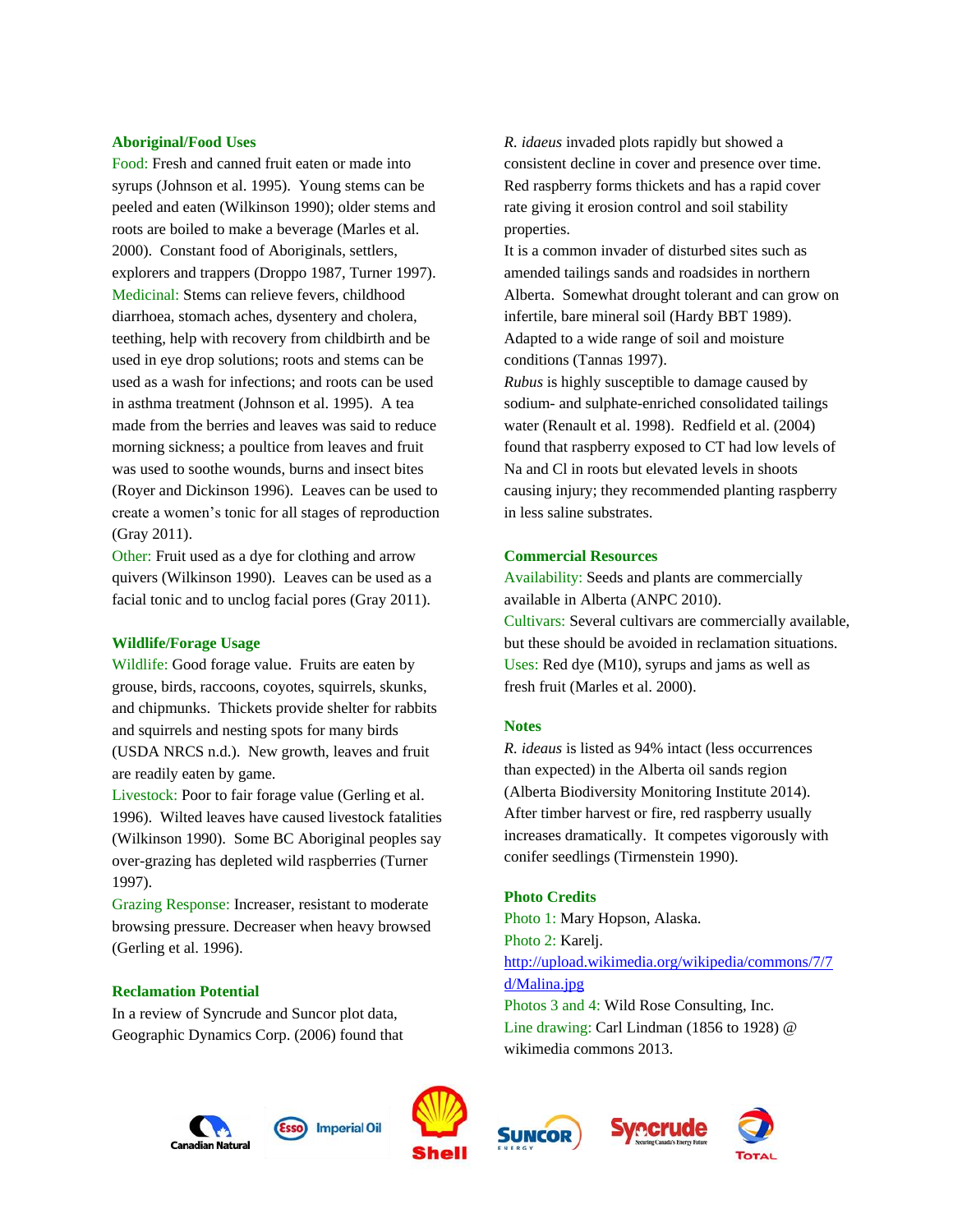# **References**

Alberta Biodiversity Monitoring Institute, 2014. The status of biodiversity in the oil sands region of Alberta. Alberta Biodiversity Monitoring Institute, Edmonton, Alberta. 47 pp.

[http://www.abmi.ca/FileDownloadServlet?filename=](http://www.abmi.ca/FileDownloadServlet?filename=The%20Status%20of%20Biodiversity%20in%20the%20Oil%20Sands%20Region%20of%20Alberta_2014_Supplemental%20Report.docx&dir=REPORTS_UPLOAD) [The%20Status%20of%20Biodiversity%20in%20the](http://www.abmi.ca/FileDownloadServlet?filename=The%20Status%20of%20Biodiversity%20in%20the%20Oil%20Sands%20Region%20of%20Alberta_2014_Supplemental%20Report.docx&dir=REPORTS_UPLOAD) [%20Oil%20Sands%20Region%20of%20Alberta\\_201](http://www.abmi.ca/FileDownloadServlet?filename=The%20Status%20of%20Biodiversity%20in%20the%20Oil%20Sands%20Region%20of%20Alberta_2014_Supplemental%20Report.docx&dir=REPORTS_UPLOAD) 4 Supplemental%20Report.docx&dir=REPORTS\_U [PLOAD](http://www.abmi.ca/FileDownloadServlet?filename=The%20Status%20of%20Biodiversity%20in%20the%20Oil%20Sands%20Region%20of%20Alberta_2014_Supplemental%20Report.docx&dir=REPORTS_UPLOAD) [Last accessed June 16, 2014].

ANPC (Alberta Native Plant Council), 2010. Native Plant Source List. [http://www.anpc.ab.ca/assets/ANPC\\_2010\\_Native\\_Pl](http://www.anpc.ab.ca/assets/ANPC_2010_Native_Plant_Source_List.pdf)

ant Source List.pdf [Last accessed June 14, 2013].

Brinkman, K., 1964. *Rubus* L. Blackberry, raspberry. IN: Schopmeyer, C.S. Seeds of woody plants in the United States. USDA, Forest Service, Washington, D.C. Agriculture Handbook 450. 833 pp.

Currah, R. and M. Van Dyk, 1986. A survey of some perennial vascular plant species native to Alberta for occurance of mycorrhizal fungi. Canadian Field-Naturalist 100: 330-342.

Dale, A. and B.C. Jarvis, 1983. Studies on germination in raspberry. Crop Research (Horticultural Research) 23: 73-81. Droppo, O., 1987. *R. ideaus* L. Wild Red Raspberry. IN: A Field Guide to Alberta Berries. Calgary Field Naturalists' Society, Calgary, Alberta. pp. 154-155.

Formaniuk, S., 2013. "It's all in the timing". Canadian Reclamation 13(2): 26-31.

Geographic Dynamics Corp., 2006. Investigation of natural ingress of species into reclaimed areas: A data review. Cumulative Environmental Management Association, Fort McMurray, Alberta. CEMA Contract Number 2005-0008 RWG. 12 pp. plus appendices.

Gerling, H.S., M.G. Willoughby, A. Schoepf, K.E. Tannas and C.A Tannas, 1996. A Guide to Using

Native Plants on Disturbed Lands. Alberta Agriculture, Food and Rural Development and Alberta Environmental Protection, Edmonton, Alberta. 247 pp.

Gray, B., 2011. Raspberry *Rubus idaeus*. IN: The Boreal Herbal: Wild Food and Medicine Plants of the North. Aroma Borealis Press, Whitehorse, Yukon. pp. 217-220.

Hardy BBT Limited, 1989. Manual of plant species suitability for reclamation in Alberta -  $2<sup>nd</sup>$  Edition. Alberta Land Conservation and Reclamation Council Report No. RRTAC 89-4. 436 pp. <http://hdl.handle.net/10402/era.22605> [Last accessed May 15, 2013].

Hansen, R.W. and E.A. Osgood, 1983. Insects visiting flowers of wild red raspberry in spruce-fir forested areas of eastern Maine. Entomological News 94: 147-151.

Inkpen, W. and R. Van Eyk, n.d. Wild red raspberry *Rubus idaeus* L. IN: Guide to the common native trees and shrubs of Alberta. Alberta Environment, Pesticide Management Branch, Edmonton, Alberta. pp. 41.

[http://environment.alberta.ca/documents/Guide\\_to\\_th](http://environment.alberta.ca/documents/Guide_to_the_Common_Native_Trees_and_Shrubs_of_Alberta.pdf) e Common Native Trees and Shrubs of Alberta.p [df](http://environment.alberta.ca/documents/Guide_to_the_Common_Native_Trees_and_Shrubs_of_Alberta.pdf)

Jennings, D.L. and B.M.M. Tulloch, 1964. Studies on factors which promote germination of raspberry seeds. Journal of Experimental Botany 16(47): 329- 340.

Johnson, D., L. Kershaw, A. MacKinnon and J. Pojar, 1995. Plants of the Western Boreal Forest and Aspen Parkland. Lone Pine Publishing and the Canadian Forest Service. Edmonton, Alberta. 392 pp.







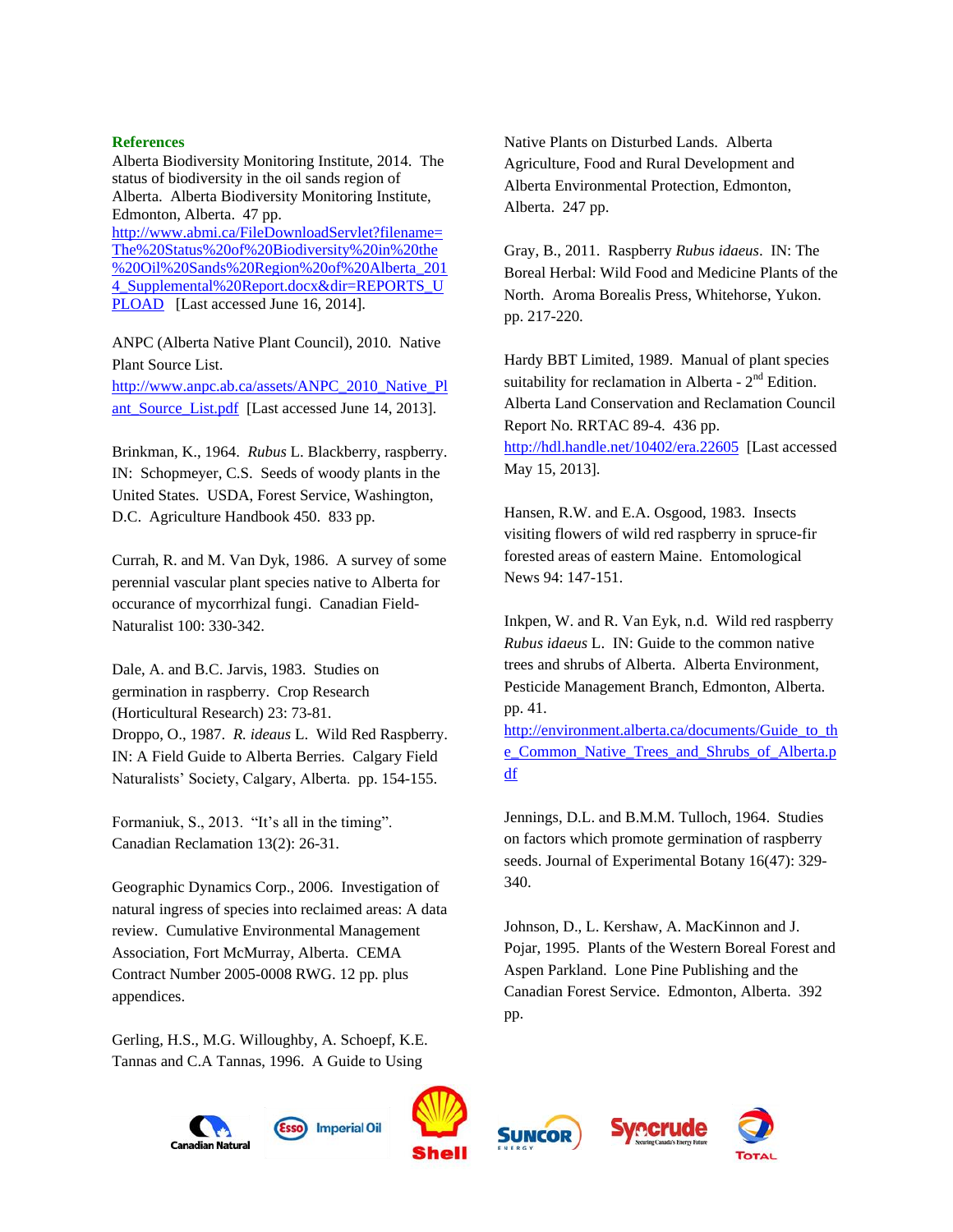Marles, R.J., C C.larelle, L. Monteleone, N. Tays and D. Burns. 2000. Aboriginal Plant Use in Canada's northwest Boreal Forest. Natural Resources Canada and Canadian Forest Service. UBC Press, Vancouver, B.C. 368 pp.

Moss, E.H., 1983. Flora of Alberta. A manual of flowering plants, conifers, ferns, and fern allies found growing without cultivation in the province of Alberta, Canada. 2nd edition. University of Toronto Press, Toronto Ontario. p. 366.

Redfield, E.B., S.M. Durnie and J.J. Zwiazek, 2004. Effects of hypoxia on ion accumulation in wild raspberry (*Rubus idaeus*) exposed to water released from saline oil sands mine tailings. Environmental and Experimental Botany 52(1): 1-9.

Renault, S., C. Lait, J.J. Zwiazek and M. MacKinnon, 1998. Effect of high salinity tailings waters produced from gypsum treatment of oil sands tailings on plants of the boreal forest. Environmental Pollution 102:177-184.

Rose, R., C.E.C. Chachulski and D.L. Haase. 1998. Propagation of Pacific Northwest native plants. Oregon State University Press, Corvallis, Oregon. 248 pp.

Royal Botanic Gardens Kew, 2008. Seed Information Database.

[http://data.kew.org/sid/SidServlet?Clade=&Order=&](http://data.kew.org/sid/SidServlet?Clade=&Order=&Family=&APG=off&Genus=Rubus&Species=idaeus&StorBehav=0) [Family=&APG=off&Genus=Rubus&Species=idaeus](http://data.kew.org/sid/SidServlet?Clade=&Order=&Family=&APG=off&Genus=Rubus&Species=idaeus&StorBehav=0) [&StorBehav=0](http://data.kew.org/sid/SidServlet?Clade=&Order=&Family=&APG=off&Genus=Rubus&Species=idaeus&StorBehav=0) [Last accessed June 14, 2013].

Royer, F. and R. Dickinson, 1996. Red Raspberry *Rubus idaeus* L. IN: Wild Flowers of Edmonton and Central Alberta. The University of Alberta Press, Edmonton, Alberta. p. 97.

Smreciu, A. and D. Barron, 1997. Clover Bar Landfill site revegetation and naturalization. Phases 1, 2 and 3a (1994-1997). Prepared for the City of

Edmonton, Asset Management and Public Works Department, Waste Management Branch, Edmonton, Alberta. 118 pp. + Appendices.

Tannas, K., 1997. Common plants of the western rangelands. Volume 1 – Grasses, grass-like species, trees and shrubs. Lethbridge Community College, Lethbridge, Alberta. 311 pp.

Tirmenstein, D., 1990. *Rubus idaeus*. IN: Fischer, W.C. (compiler). The fire effect information system. United States Department of Agriculture, Forest Service, Intermountain Research Station, Intermountain Fire Sciences Laboratory. Missoula, Montana.

[http://www.fs.fed.us/database/feis/plants/shrub/rubid](http://www.fs.fed.us/database/feis/plants/shrub/rubida/introductory.html) [a/introductory.html](http://www.fs.fed.us/database/feis/plants/shrub/rubida/introductory.html) [Last accessed July 4, 2013].

Turner, N.J., 1997. Wild raspberry *Rubus idaeus* L. IN: Food Plants of Interior First Peoples. Royal British Columbia Museum Handbook, Victoria, British Columbia. p. 153.

USDA NRCS, n.d. *Rubus idaeus* L. American red raspberry The PLANTS Database. National Plant Data Center, Baton Rouge, Louisiana. <http://plants.usda.gov/core/profile?symbol=RUID> [Last accessed June 24, 2013].

Welander, M. 1985. In vitro culture of raspberry (*Rubus idaeus*) for mass propagation. Journal of Horticultural Science. 60(4): 493-499.

Whitney, G. G. 1982. The productivity and carbohydrate economy of a developing stand of Rubus idaeus. Canadian Journal of Botany. 60:2697- 2703.

Wilkinson, K., 1990. Wild Red Raspberry *Rubus idaeus*. IN: Trees and Shrubs of Alberta. A Habitat Field Guide. Lone Pine Publishing, Edmonton, Alberta. pp. 120-121.

recrude